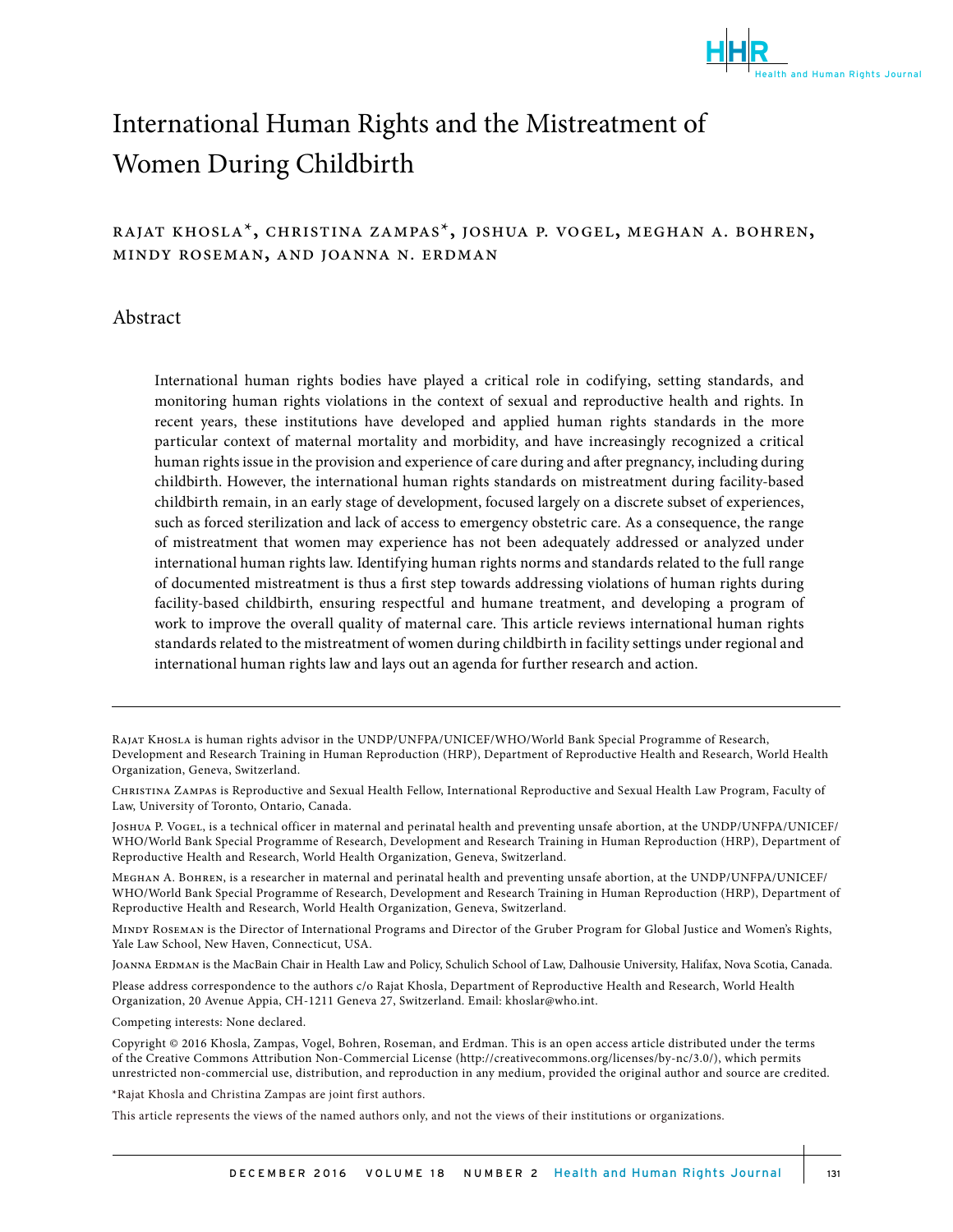# Introduction

International human rights bodies have played a critical role in codifying, setting standards, and monitoring human rights violations in the context of sexual and reproductive health and rights.<sup>1</sup> In recent years, these institutions have developed and applied human rights standards in the more particular context of maternal mortality and morbidity, and have increasingly recognized a critical human rights issue in the provision and experience of care during and after pregnancy, including during the time of childbirth.<sup>2,3</sup> However, the international human rights standards on mistreatment during facility-based childbirth remain in an early stage of development, focused largely on a discrete subset of issues such as forced or coerced sterilization and denied or neglected access to emergency obstetric care. A recent systematic review of the scientific literature documented an extensive range of mistreatment to which women are subjected during childbirth, including forms of physical, verbal, and sexual abuse; experiences of discrimination and neglect; and denials of privacy, confidentiality, and high-quality care.4 However, many forms of mistreatment remain unaddressed or inadequately analyzed under international human rights law.

The World Health Organization (WHO) addressed this gap in a 2014 statement on mistreatment during childbirth and its associated human rights violations, calling for greater action, dialogue, research, and advocacy on this global problem.5 The statement, endorsed by more than 90 international, civil society, and health professional organizations, affirms that "every woman has the right to the highest attainable standard of health, which includes the right to dignified, respectful health care throughout pregnancy and childbirth."6 This right was further highlighted in 2015, as UN and regional human rights experts, the rapporteur on the rights of women of the Inter-American Commission on Human Rights, and the special rapporteurs on the rights of women and human rights defenders of the African Commission on Human and Peoples' Rights issued a joint statement explicitly calling on states to address "acts of obstetric and institutional violence."7

Identifying human rights norms and standards related to the full range of documented mistreatment is thus a first step towards addressing violations of human rights during facility-based childbirth, ensuring respectful and humane treatment, and developing a program of work to improve the overall quality of maternal care. A qualitative evidence synthesis found that mistreatment during childbirth is a potent disincentive for women to attend facilities in low- and middle-income countries.8 Hence, efforts to improve maternity care could also encourage more women to use facilities during pregnancy and childbirth.

Based in international and regional treaty law, human rights standards are developed through authoritative interpretations by a diverse set of institutions, including treaty-monitoring bodies, the Human Rights Council and special rapporteurs, and regional courts and commissions, all of which have been addressing different aspects of treatment of pregnant women in health care settings in their different reports over the years. Any one form of mistreatment may implicate multiple human rights and result in their violations, reflected in Table 1.

This article reviews existing international human rights standards related to the mistreatment of women during childbirth in facility settings under regional and international human rights law. While this article acknowledges the critical role of national legal systems in developing human rights standards, its objective is to identify and articulate human rights standards in international law.

## Methods

The starting point of this review of human rights standards was a mixed-methods systematic review published by Bohren and colleagues which identified several forms of mistreatment women experience during childbirth in health facilities: physical, sexual, and verbal abuse; stigma and discrimination; care that falls short of professional standards; and poor rapport with providers. The review also identified health system factors contributing to these occurrences and proposed a typology of the identified forms of mistreatment.9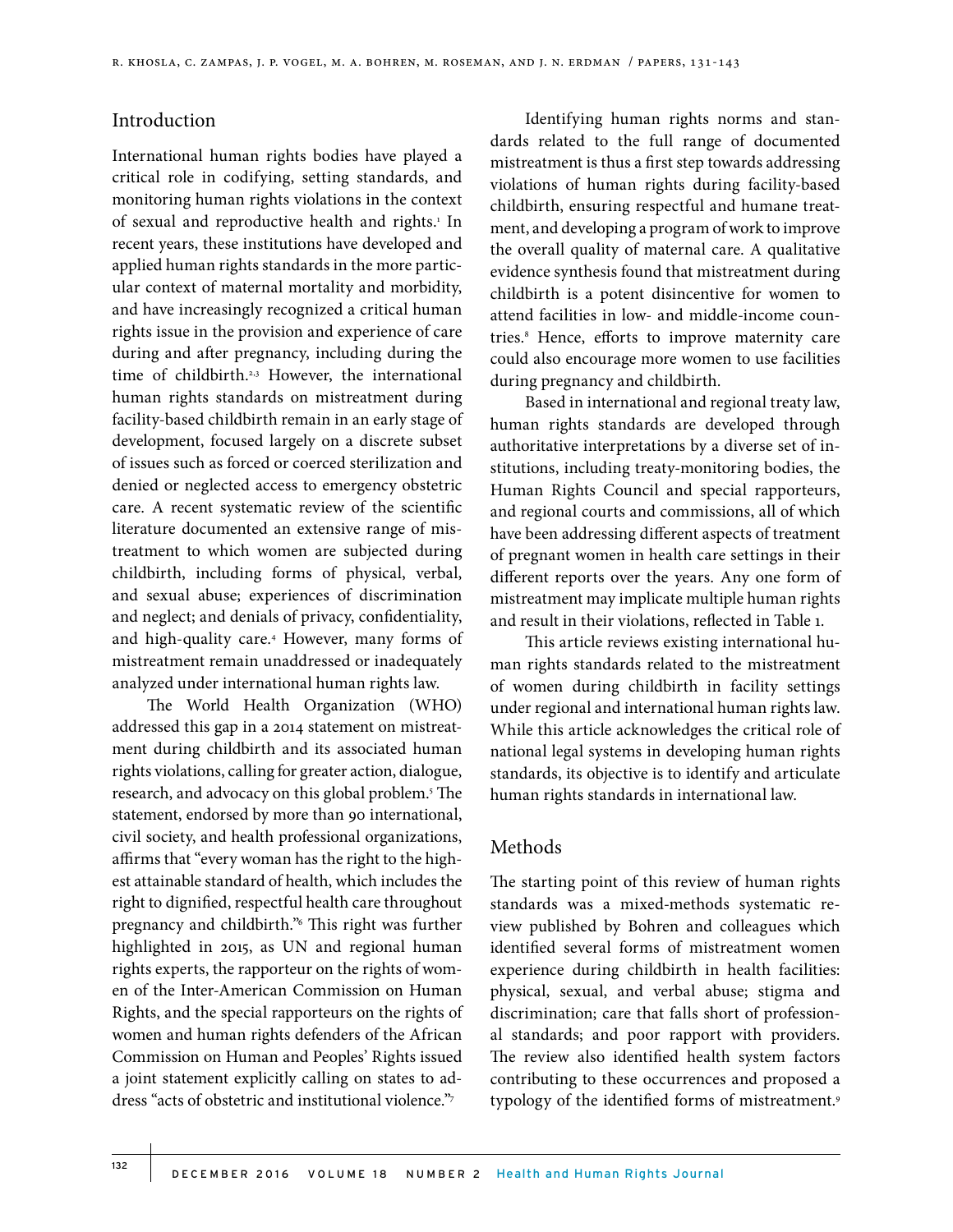This typology, presented in Table 1, is organized by common attributes of specific events or instances of mistreatment during childbirth in facilities.

The review of human rights standards was conducted in two stages. First, a review was undertaken of reports, concluding observations, and general comments of the UN Human Rights Council, treaty monitoring bodies, and special rapporteur reports. Four databases were searched: the OHCHR Universal Human Rights Index; Bayefsky. com; the University of Minnesota Human Rights Library; and the Universal Periodic Review (UPR). Findings included results from documents of the Committee against Torture (CAT); Committee on the Elimination of Discrimination against Women (CEDAW); Committee on the Rights of the Child (CRC); Committee on Economic, Social and Cultural Rights (CESCR); Human Rights Committee (HRC); the special rapporteur on the right to health; and the special rapporteur on torture. Relevant findings of the UN Human Rights Council, other treaty monitoring bodies, and special rapporteurs (including reports, concluding observations, and general comments) were also reviewed. Second, a regional review was undertaken. This included a review of resolutions and decisions of regional human rights bodies: Inter-American Commission of Human Rights (IACHR/CIDH) (including the Organization of American States (OAS)); the African Commission of Human and Peoples' Rights (including the African Union); and the European Court of Human Rights (ECHR) (including the Council of Europe). All recovered documents were critically reviewed in relation to normative developments regarding mistreatment of women during childbirth.

For both stages of review, search terms were variations on the following concepts: childbirth, informed consent, discrimination, accountability, abuse in childbirth, mistreatment during childbirth, sterilization, stigma, harmful practices during childbirth, sexual and reproductive health and rights, respect and disrespect, and reproductive choice. The review included findings covering 2000 to 2015 (general comments issued in 2016 were also reviewed). Searches were done for documents written in English, and also in Spanish for IACHR/CIDH, including the OAS and national judgments. We elected to begin the search with findings from 2000, when the UN Committee on Economic, Social and Cultural Rights issued General Comment No. 14, which set down a common framework for the development of human rights standards in health.10

The search covered all findings (including concluding observations, general comments, and recommendations) where international or regional human rights bodies had made explicit observations on mistreatment during childbirth, as well as those that dealt with the issue implicitly. Based on this initial search, data was extracted and organized according to human rights norms and standards that explicitly address events of mistreatment during childbirth (as referenced in the typology). Human rights standards that address more generally the treatment of women in the provision of reproductive health care were also included, on the assumption that such care includes childbirth. Findings without a specific focus on issues related to childbirth, or on mistreatment occurring during childbirth, were excluded.

# Results

This section provides an overview of the international and regional human rights standards related to the mistreatment of women during childbirth in facility settings organized by the third-order themes presented in the Bohren et al. typology (Table 1). Acknowledging the indivisibility and interconnectedness of human rights, any one form of mistreatment may implicate multiple human rights, as reflected in the overlap of rights shown in Table 1.

# *Violence (physical, sexual, and verbal abuse)*

Manifestations of violence against women during childbirth in facility settings are varied. Women have reported physical and verbal abuse, such as beatings, hitting, slapping, kicking, and pinching.11 The use of mouth gags and bed restraints, such as shackles and ropes, during labor is also documented.12 Health care professionals (including obstetricians) have been reported for sexually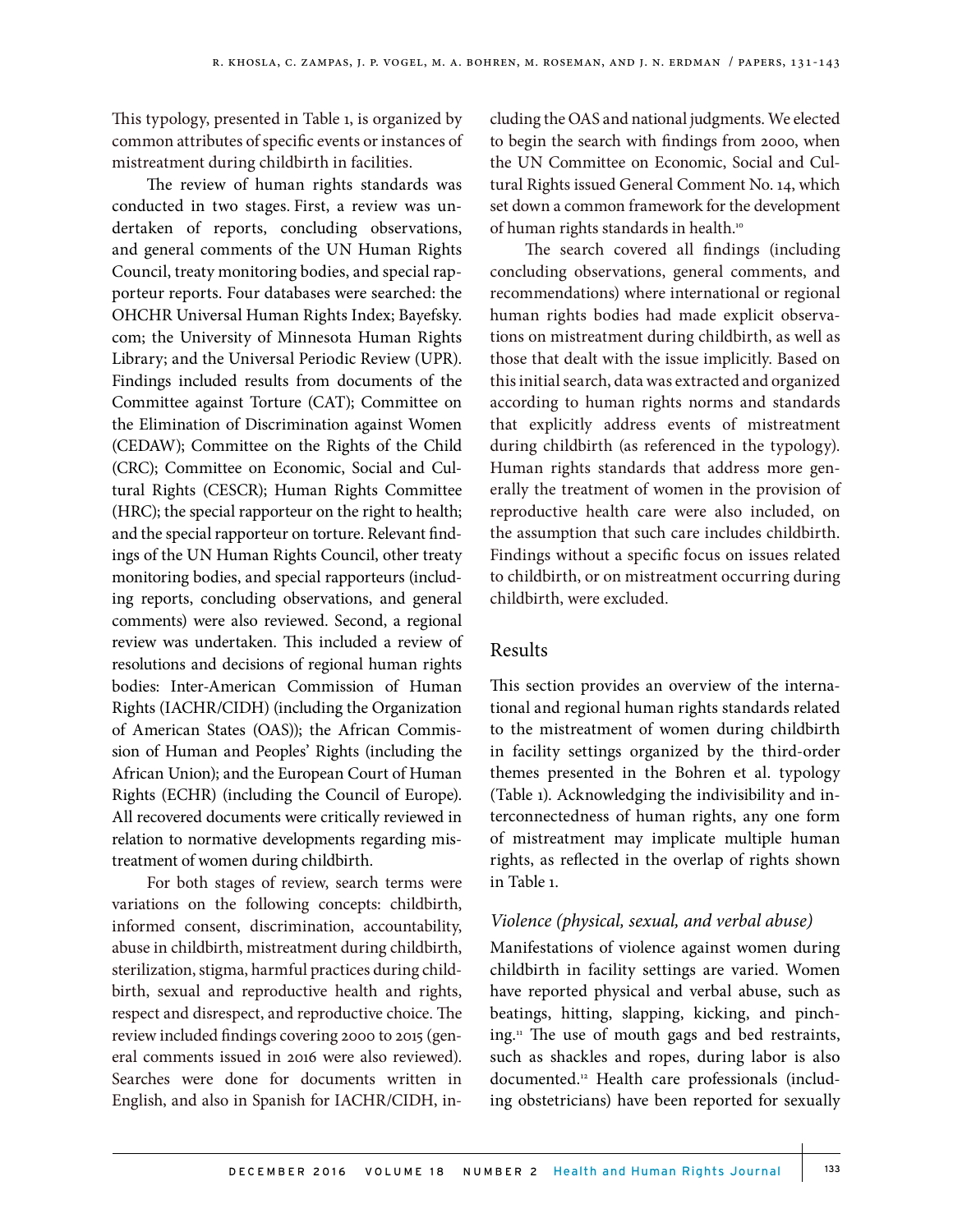assaulting their patients.<sup>13</sup> There is extensive documentation of demeaning and degrading verbal abuse by maternity care providers.14 These include the use of abusive, harsh, or rude language, threats to withhold treatment or of poor outcomes, as well as judgmental, accusatory remarks.<sup>15</sup> Women from marginalized communities, such as racial and ethnic minorities, refugees, unmarried women, and adolescents, may be more vulnerable to this abuse.16

International and regional human rights experts have also noted the severity of obstetric violence faced by women giving birth while in detention facilities. In a joint statement, a group of special rapporteurs noted: "We are deeply disturbed by reports of women being shackled to their hospital beds whilst giving birth in prison."<sup>17</sup> Other human rights bodies have reiterated this concern. The UN Committee Against Torture has also expressed concern over "the treatment of detained women," including "incidents of shackling of women detainees during childbirth."18 The committee recommended that state parties "should adopt all appropriate measures to ensure that women in detention are treated in conformity with international standards."<sup>19</sup>

Such abuse impinges on women's human right to be free from gender-based violence, defined as "acts that inflict physical, mental or sexual harm of suffering, threats of such acts, coercion, and other deprivations of liberty." These acts impair or nullify women's fundamental rights, including the rights to health and privacy.20 The right to live free from violence is based in norms of physical, sexual, and psychological integrity, and extends to both the public and private spheres.<sup>21</sup>

Acts of violence during childbirth may also constitute violations of the right to be free from torture, or cruel, inhuman, or degrading treatment, which is protected by numerous international and regional treaties.22 Cruel, inhuman, and degrading treatment is not restricted to acts that cause physical pain, but also encompasses acts that result in mental suffering.23 Treatment withheld during pregnancy that causes the patient emotional distress, for example, has been interpreted as inhuman and degrading treatment.<sup>24</sup> The special rapporteur on torture recently called attention to the ways health care professionals may inflict physical and psychological suffering, amounting to cruel, inhuman, and degrading treatment and torture, on women before, during, and after childbirth.<sup>25</sup>

#### *Stigma and discrimination*

International human rights law guarantees the right to be free from discrimination on the basis of sex, race, health status, sexual orientation, economic or social status, gender, disability, age, and other statuses.26

The mistreatment of women during facility-based childbirth raises concerns of sex and gender discrimination because it exclusively impinges upon the health and rights of women and limits their enjoyment of equality in access to health care.<sup>27</sup> International human rights law recognizes, too, the particular vulnerability of pregnant women, including during childbirth and for a reasonable period before and after, which may render them at greater risk of mistreatment in health care settings.<sup>28</sup>

Such mistreatment can result from negative gender stereotyping, for example, about women's lack of decision-making capacity, or their deservedness of suffering or punishment.<sup>29</sup> The African Commission on Human and People's Rights has addressed the need to eliminate gender stereotyping in reproductive health care settings, emphasizing that efforts should "be especially made to address patriarchal attitudes, as well as the prejudices of health care providers."30

Women who belong to marginalized groups may also be vulnerable to mistreatment during childbirth due to their age, race/ethnicity, socio-economic, migration, and/or health status, sexual orientation/gender expression, and/or location.31 The enhanced risk of human rights abuses in the context of reproductive health care, based on sex and/or gender and such intersecting factors is well documented, and is often referred to as intersectional or multiple discrimination.<sup>32</sup> The HRC and CRC, for example, have both recognized the vulnerability of girls to denials of reproductive health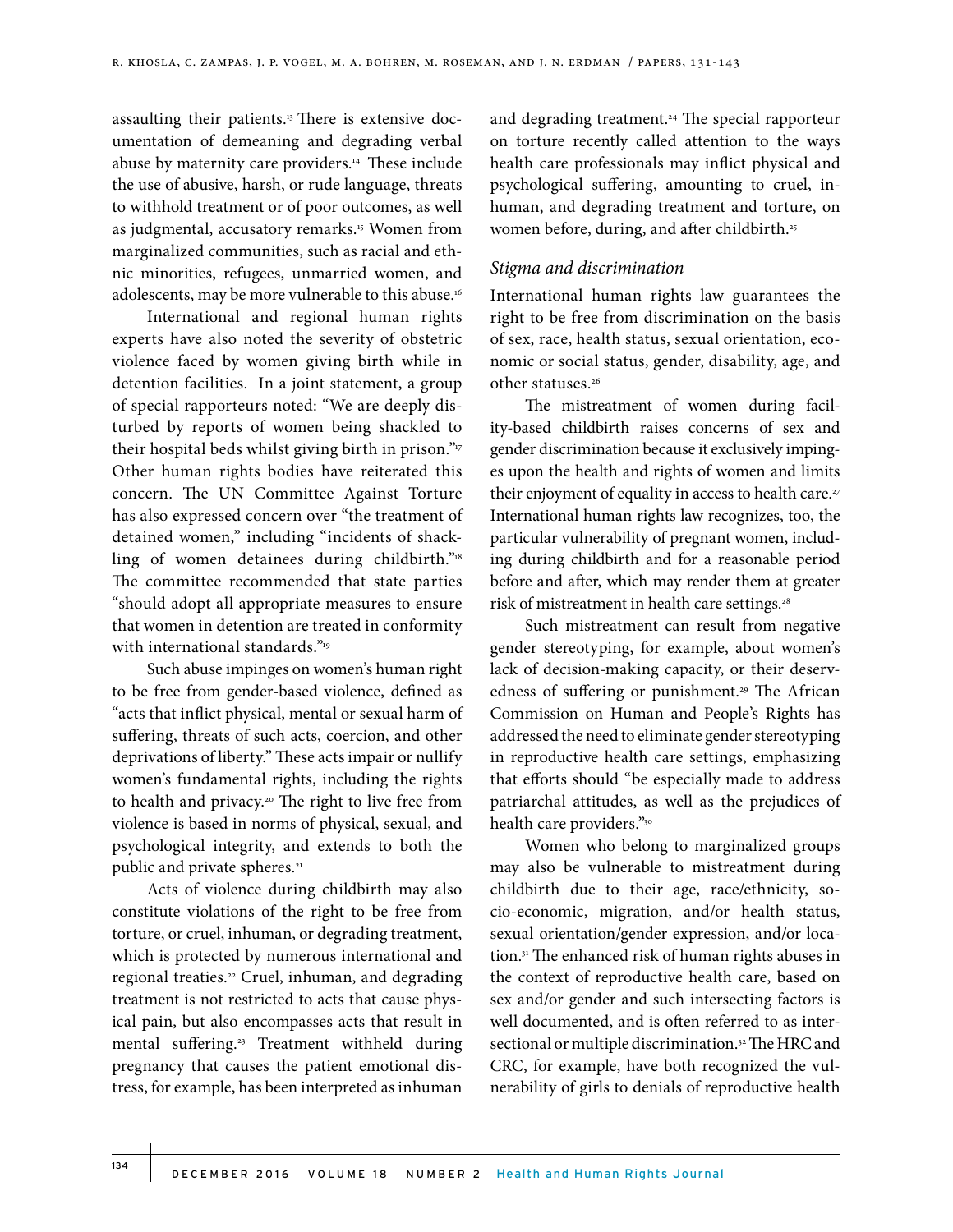services and information on the basis of age.<sup>33</sup> The CEDAW Committee attributed poor quality of care in a case on maternal mortality to the intersecting vulnerabilities of gender, race, and socio-economic status.34 Other forms of mistreatment that violate the right to be free from discrimination include segregation within maternity hospitals on the basis of race and/or ethnic origin, as experienced by Roma women in Europe, and the detention of women in maternity hospitals following childbirth because of their inability to pay (economic status).35,36

Refusal of care is another form of economic discrimination. The CEDAW Committee, for example, raised concern under the right to non-discrimination in access to health care services for the "many women [who] are at risk of death or disability from pregnancy-related causes because they lack the funds to obtain or access the necessary services, which include antenatal, maternity and post-natal services."37

Committees have also drawn attention to stigma and discrimination against poor women, manifested in the form of post-delivery detention of women within health facilities for non-payment of fees. The UN Committee against Torture (CAT) has recognized such detention as a deprivation of liberty and called for an end to the practice. Such practices are condemned in other human rights treaties. CEDAW obligates States Parties to ensure women receive appropriate services in connection with pregnancy, confinement, and the post-natal period, including free services where necessary.<sup>38</sup> In interpreting this provision, the CEDAW Committee addressed the economic vulnerability of women in the context of childbirth.<sup>39</sup> Part of the state obligation to ensure women's right to safe motherhood thus includes state provision of services to the maximum extent of available resources.<sup>40</sup>

International human rights institutions have developed strong standards on coercive sterilization, including during labor and delivery, against HIV-positive women, Roma and indigenous women, and women with disabilities, which address, in particular, claimed medical justification for the practice.41 The UN special rapporteur on torture, for example, acknowledged that "the administra-

tion of non-consensual medication or involuntary sterilization is often claimed as being a necessary treatment for the so-called best interest of the person concerned."42 In setting a human rights standard against this practice, he referenced the ethical guidelines of the International Federation of Gynecology and Obstetrics, which state: "sterilization for the prevention of future pregnancy cannot be ethically justified on grounds of medical emergency."43

In the context of individual cases, the CEDAW Committee and the ECHR have each developed human rights standards on coercive sterilization where professional standards of care, including informed consent standards, were not met.44 The ECHR, in a case against Slovakia in 2012, highlighted that in failing to secure a woman's informed consent, they had acted with "gross disregard for her right to autonomy and choice as a patient" —regardless of the fact that the medical staff involved did not intend to mistreat the patient. The Court described the actions of the hospital staff as "paternalistic, since, in practice, the applicant [patient] was not offered any option but to agree to the procedure which the doctors considered appropriate."45 Such treatment caused the patient "feelings of fear, anguish and inferiority and to entail lasting suffering."46 Imposing medical treatment without informed consent, the Court concluded, is "incompatible with the requirement of respect for human freedom and dignity, one of the fundamental principles on which the [European] Convention [on Human Rights] is based."47 The African Commission on Human and People's Rights' resolution on sterilization places particular emphasis on the involuntary sterilization of HIV-positive women.<sup>48</sup>

## *Failure to meet professional standards of care*

Mistreatment of women in the reproductive health context, including mistreatment during childbirth, often occurs in the context of overall failures to meet professional standards of care. Painful and unnecessary exams, refusals to provide pain relief, neglect, abandonment and long delays, breaches of confidentiality, and the lack of informed consent, including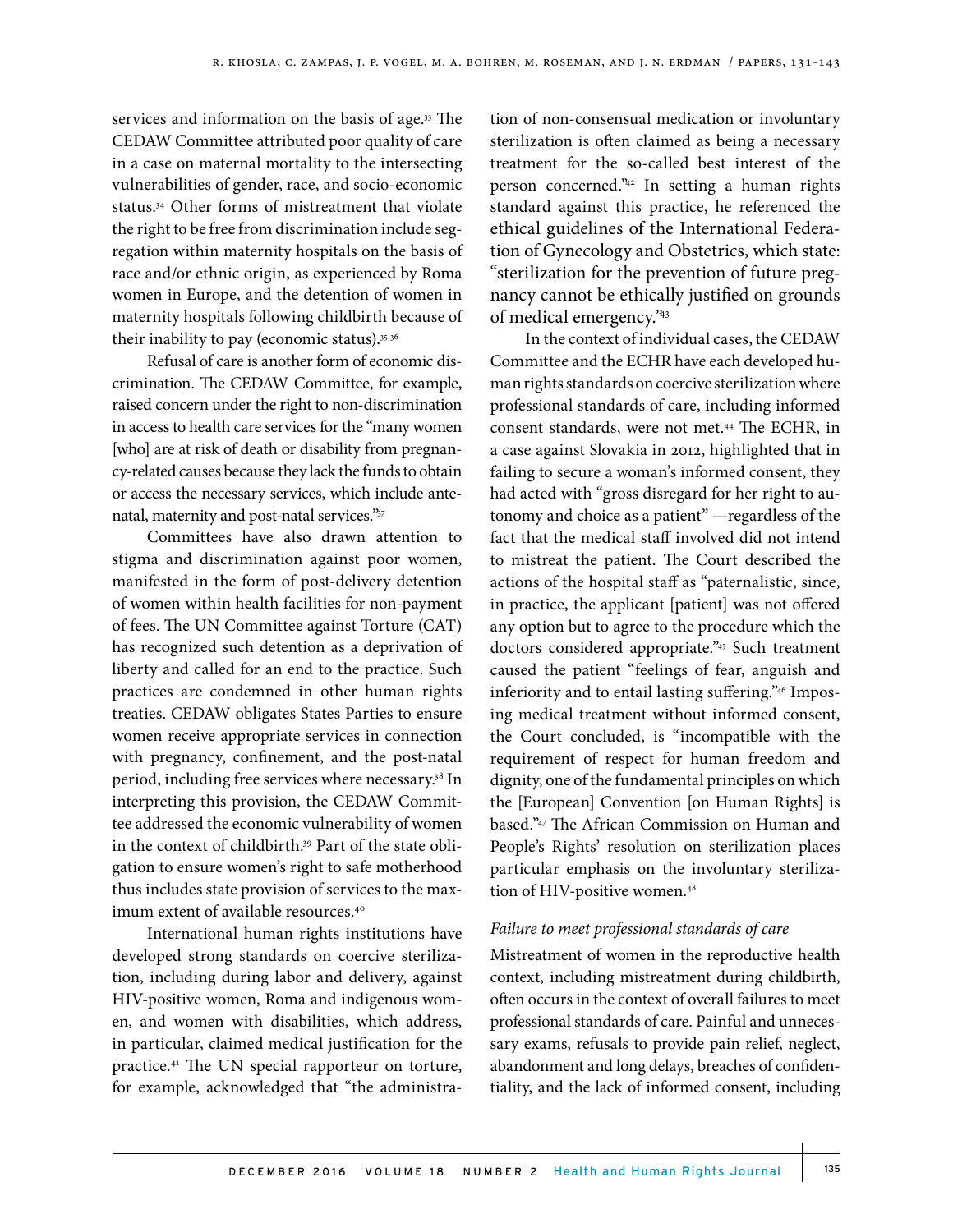in the context of sterilization, as discussed above, are documented examples of such failures.49

The CEDAW Committee, in the context of women's health generally, has called on governments to monitor the quality of health services, and to ensure that professional standards of care are met and health services are "delivered in a way that ensures that a woman gives her fully informed consent, respects her dignity, guarantees her confidentiality and is sensitive to her needs and perspectives."50

Sexual and reproductive health, including during childbirth, involves many sensitive and personal matters that patients may wish to keep private within families or communities, but that they entrust to health care workers. Confidentiality includes the duty of providers to protect an individual's privacy, and thus not to share patient information with third parties, including the woman's spouse, parents, or other family members or friends, without the patient's full and informed consent.<sup>51</sup>

This duty of medical confidentiality is important in the provision of health care during childbirth because many women are vulnerable to personal harm or discrimination when it is breached.<sup>52</sup> Fear of disclosure of private information, such as HIV status, has also deterred women from attending facilities for childbirth.53

The ECHR has recognized the necessity of ensuring confidentiality and informed consent during facility-based childbirth. In a case involving a group of medical students observing a woman during childbirth without her consent, the Court noted that the patient only learned of the presence of the medical students while in a state of extreme stress and fatigue, between two sessions of drug-induced sleep, and during prolonged contractions. Given these circumstances, the Court questioned whether the patient actually had a choice regarding the students' participation, and whether she was capable of making an intelligible, informed decision. In finding a violation of the right to respect for private life, the Court emphasized the lack of adequate notice, the patient's vulnerable condition during childbirth, and the lack of alternative arrangements to ensure the patient has a meaningful opportunity to refuse observation.54

Failure to meet professional standards of care is sometimes attributed to power dynamics in health care settings, especially between health care providers, who hold medical knowledge, and patients, who are dependent upon the health system to obtain information and care. The UN special rapporteur on the right to health has recognized this power dynamic, describing the right to autonomy over medical decision-making as a counterweight to "the imbalance of power, experience and trust inherently present in the doctor-patient relationship."55 This imbalance is reflected in the abuse of the doctrine of medical necessity to justify mistreatment. The UN special rapporteur on torture has recognized that "the doctrine of medical necessity continues to be an obstacle to protection from arbitrary abuses in health-care settings" and has acknowledged reports of "health providers withholding care or performing treatments that intentionally or negligently inflict severe pain or suffering for no legitimate medical purpose."56 Medical care that causes severe suffering for no justifiable reason can be considered "cruel, inhuman or degrading treatment or punishment."57

The CEDAW Committee has noted, for example, unnecessary and non-medically indicated interventions during childbirth, and has called for adequate safeguards to ensure that medical procedures during childbirth are subject to objective assessments of need, and are conducted with respect for women's autonomy and informed consent.58 In addressing the historical practice of symphysiotomies conducted during childbirth, the Human Rights Committee called for the investigation, prosecution, and punishment of perpetrators, and for reparations to victims.59

## *Poor rapport between women and providers*

Autonomy, often captured by the concept of informed decision-making, is a critical human rights component of reproductive health. Yet women commonly describe communication failures with health workers during facility-based childbirth, which leave them "feeling in the dark" about the state of their health (for example, with labor complications) and the nature of proposed care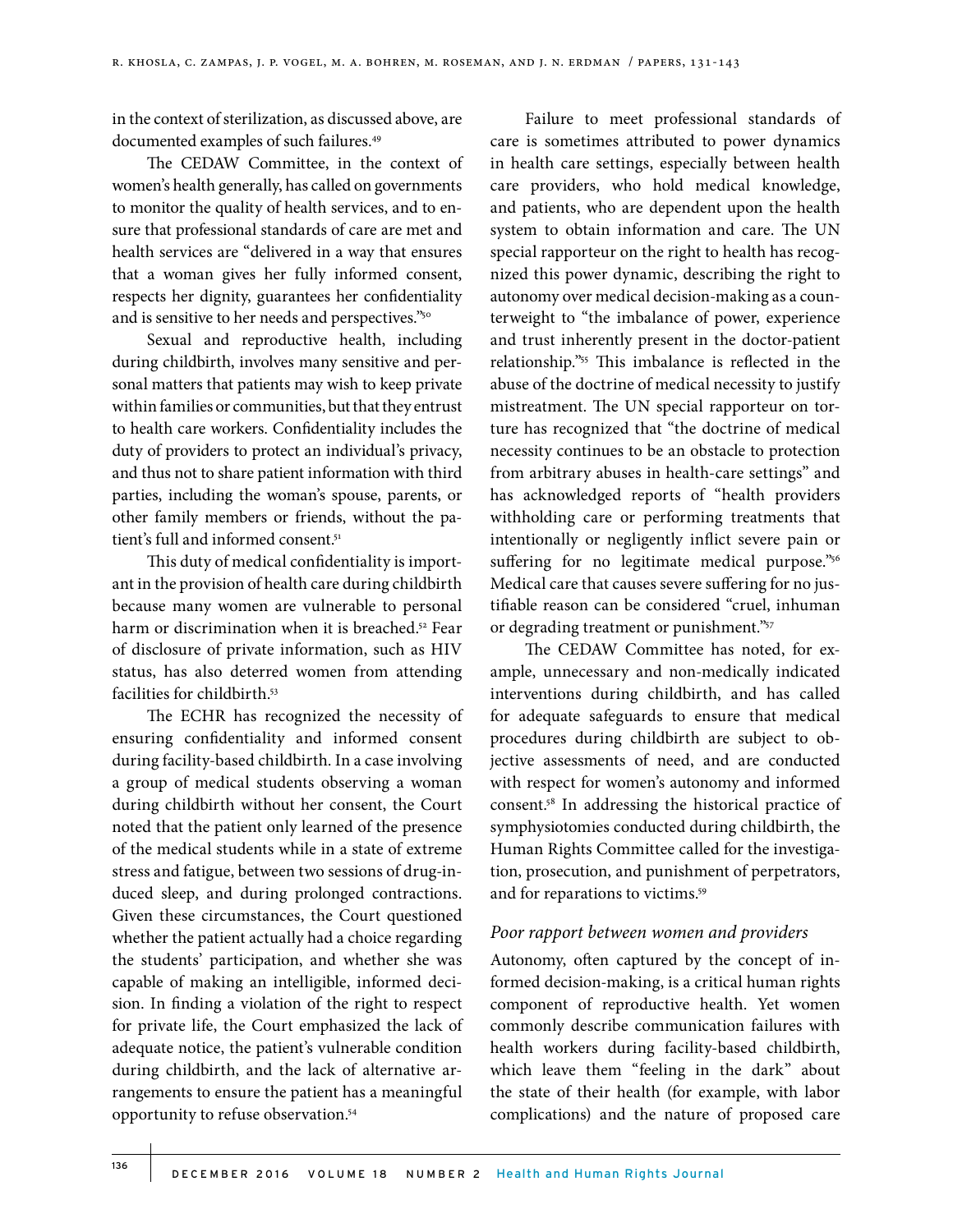(benefits, risks, and alternatives).<sup>60</sup> These failures sometimes stem from language or other interpretation barriers, but women also report that health workers withhold or rush through information in an effort to secure patient compliance.

Under the European Convention of Human Rights, the right of a pregnant woman to obtain available information about her health is protected under the right to respect for private life.<sup>61</sup> The ECHR affirms: "In the context of pregnancy, effective access to relevant information on the mother's and foetus' health … is directly relevant for the exercise of personal autonomy."62 To ensure equality in access to health care services, CEDAW likewise guarantees women the right "to be fully informed, by properly trained personnel, of their options in agreeing to treatment … including likely benefits and potential adverse effects of proposed procedures and available alternatives."63 Critical to the full scope of this right is the timing and manner of information provision. For example, in a case involving the coercive sterilization of a Roma woman during an emergency Caesarean section, the CE-DAW Committee emphasized that the patient "did not understand the Latin term for sterilization that was used on the barely legible consent note that had been handwritten by the doctor … [She was not given] information in a way in which she was able to understand it."64 In finding the State Party in violation of its human rights obligations, the Committee referred to the medical records that revealed the patient was in a very poor state of health, even shock, when she was informed about the procedure and her consent obtained.

Human rights standards routinely link informed decision-making to values of both autonomy and dignity.<sup>65</sup> Under the right to health, acceptable services are defined as those "delivered in a way that ensures that a woman gives her fully informed consent, respects her dignity, guarantees her confidentiality and is sensitive to her needs and perspectives."66 Women commonly report not being respected, supported, or cared for by health workers during facility-based childbirth.<sup>67</sup> Though technically sound, care that is lacking in compassion, attentiveness, and concern for women's needs and perspectives leaves the patients feeling disempowered, frightened, and alone.<sup>68</sup> In the aforementioned case involving non-consensual medical student observation of childbirth, the ECHR reaffirmed its longstanding position that the intimate nature of any medical intervention on the human body, however minor, implicates the right to respect for private life.<sup>69</sup> In another case, a woman was denied access to prenatal diagnostic care, and the Court found a State Party in violation of the right to be free from inhuman and degrading treatment.<sup>70</sup> The Court again recognized the vulnerability of pregnant women seeking information and care, especially those concerned with the healthy development of their pregnancies. The woman had endured weeks of painful uncertainty about her own and her family's future because health workers failed to acknowledge and address her concerns.<sup>70</sup> Moreover, the Court found that health workers had deliberately withheld treatment in an effort to frustrate the patient's exercise of autonomy in the management of her pregnancy.<sup>72</sup>

UN treaty monitoring bodies and regional mechanisms have also drawn attention to the serious harms of removing newborns from the care of their mothers, against the mothers' will, and without a compelling health-related justification.<sup>73</sup> Such practices exploit the vulnerability of women in childbirth, reducing them to dependent and passive patients.

# *Health system conditions and constraints*

Broader health system constraints and limitations can contribute, directly or indirectly, to women's negative experiences during childbirth. Overworked or undertrained providers, overcrowded or unsanitary facilities, or a lack of medical supplies make it challenging for health care providers to provide respectful, woman-centered care.74 Under CESCR, the availability and quality of health facilities, goods, and services is an essential component of the right to health, as is the adequate training of obstetric care professionals.75

The Protocol on the Rights of Women in Africa (Maputo Protocol) more specifically obligates State Parties to "establish and strengthen existing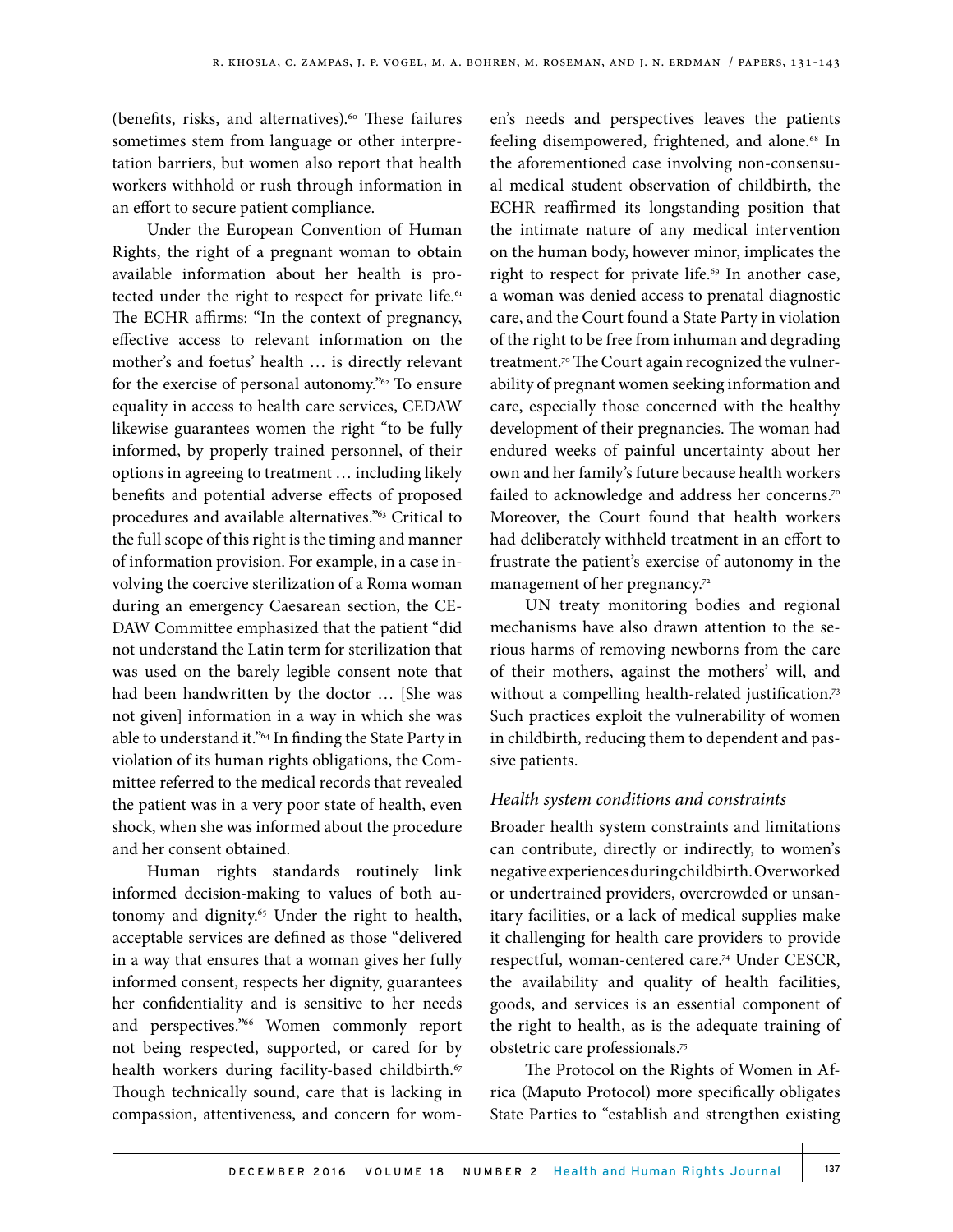pre-natal, delivery and post-natal health and nutritional services for women during pregnancy and while they are breast-feeding," and requires that provider training include not only technical aspects of care, but quality of care issues such as "non-discrimination, confidentiality, respect for autonomy and free and informed consent."76 In a case involving a poor woman who died as a result of obstetric complications while seeking care in multiple health facilities, the CEDAW Committee found the State Party in violation of the rights to life, health, and non-discrimination.<sup>76</sup> These violations, as well as the CEDAW Committee's recommendations for redress, reached system-level factors of neglect, including the inadequate resources and ineffective implementation of existing state policies.78 The Committee also affirmed that "the State is directly responsible for the action of private institutions when it outsources its medical services, and that furthermore, the State always maintains the duty to regulate and monitor private health-care institutions."79

Human rights standards, including the right to health, the right to privacy, the right to be free from torture and other ill-treatment, and the right to an effective remedy, among other rights, require the adoption of clear legal and procedural frameworks to ensure the effective delivery of and access to health services. While health system constraints, including lack of resources or services, may create conditions for mistreatment in facility-based childbirth, they cannot be used to justify these actions.<sup>80</sup> Rather, the UN special rapporteur on torture identifies states obligation to redress abuse within health systems by establishing adequate redress and accountability mechanisms, reforming regulation of the system, and promoting a culture of respect for human integrity and dignity within health settings.<sup>80</sup> CESCR requires states to "ensure that all individuals have access to justice and to a meaningful and effective remedy in instances where the right to sexual and reproductive health is violated."82 As interpreted in the maternal health context, the United Nations

Human Rights Council obligates states to ensure accountability at the professional and institutional levels of the health system.<sup>83</sup>

## Conclusion

Human rights standards are an important accountability tool for recognizing and protecting the human rights of women during childbirth in facilities, and for supporting health system reform to prevent mistreatment in the future. Human rights standards assist health care practitioners and policy makers to define what constitutes mistreatment during childbirth and to develop effective interventions and policies to address this mistreatment in all its forms. This review of existing human rights standards thus suggests two areas for action. First, there is a call for continued human rights monitoring and documentation to deepen our understandings of the nature of violations, their causes and effects, and the development of more comprehensive human rights standards to guide remedy and redress measures.<sup>84</sup> Meaningful human rights accountability is not possible without systematic monitoring and other initiatives to gather information about the conditions of service access and delivery, to identify where and why patient-provider relations break down, and to thereby identify concrete actions the state can take to fulfill women's human rights. Second, there is a need to develop innovative human rights accountability measures to enforce standards both for individual remedy and redress for victims of mistreatment, but also for constructive accountability within health systems to prevent future violations. These are measures that can effectively and sustainably transform health systems to shape and change the experience of service provision and access. This includes measures taken to ensure that hospital environments and staff are sufficiently trained and empowered to meet women's emotional, physical, and medical needs and guarantee that human rights are respected. Supporting institutional arrange-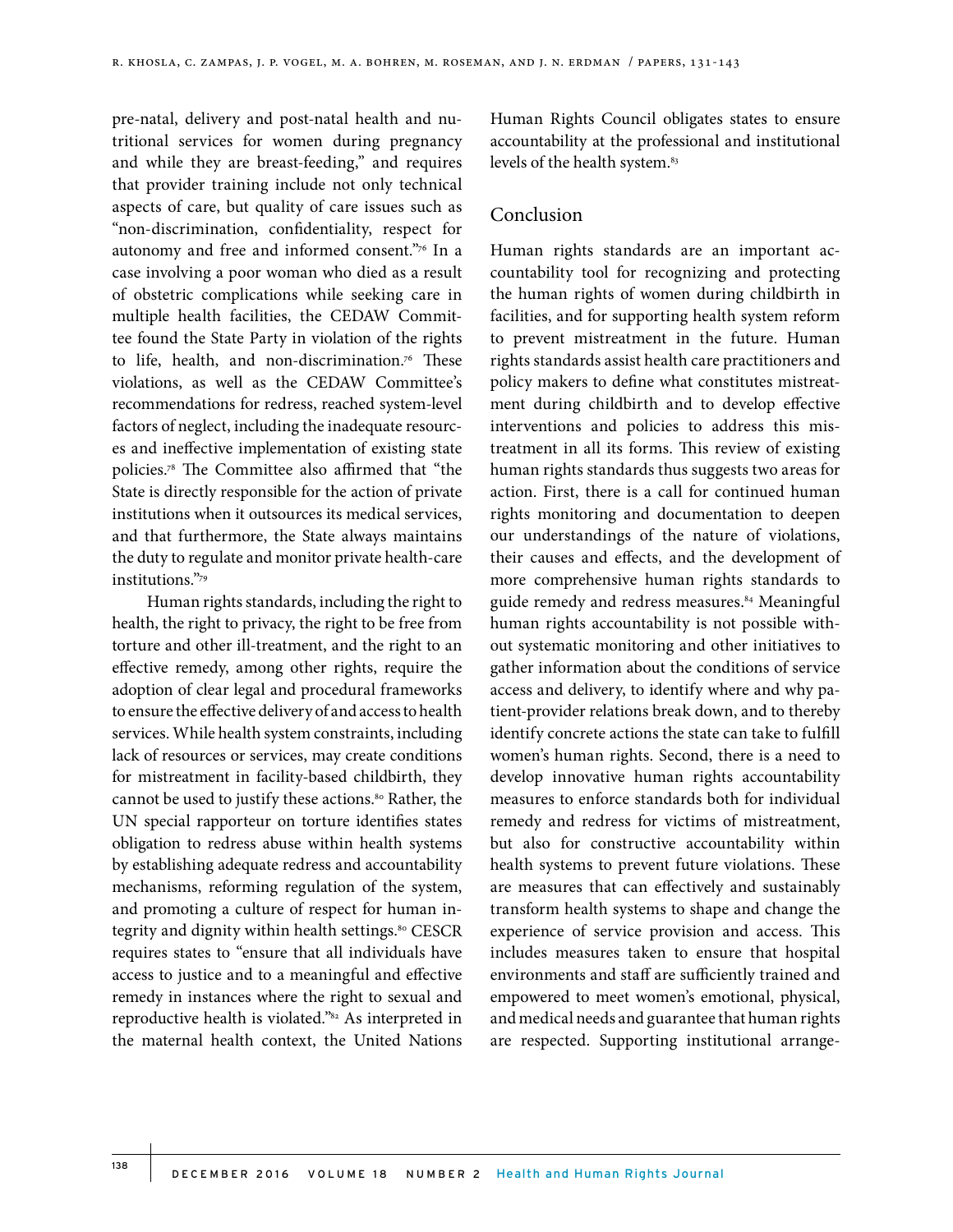| Third order                                          | Second order                                                    | First order                                                   | Relevant human rights                                                                                                                                                                                                                                                                                                                                                                   |
|------------------------------------------------------|-----------------------------------------------------------------|---------------------------------------------------------------|-----------------------------------------------------------------------------------------------------------------------------------------------------------------------------------------------------------------------------------------------------------------------------------------------------------------------------------------------------------------------------------------|
| Physical abuse                                       | Use of force                                                    | Beaten, slapped, kicked, and pinched during delivery          | • Right to be free from violence<br>• Right to be free from torture and<br>other ill-treatment<br>• Right to non-discrimination<br>• Right to health<br>• Right to privacy (including<br>physical and mental integrity)<br>• Right to be free from practices<br>that harm women and girls<br>• Right to information<br>• Right to decide the number,<br>spacing, and timing of children |
|                                                      | Physical restraint                                              | Physically restrained to the bed or gagged during<br>delivery |                                                                                                                                                                                                                                                                                                                                                                                         |
| Sexual abuse                                         | Sexual abuse                                                    | Sexual abuse or rape                                          |                                                                                                                                                                                                                                                                                                                                                                                         |
| Verbal abuse                                         | Harsh language                                                  | Harsh or rude language                                        |                                                                                                                                                                                                                                                                                                                                                                                         |
|                                                      |                                                                 | Judgmental and accusatory comments                            |                                                                                                                                                                                                                                                                                                                                                                                         |
|                                                      | Threats and blaming                                             | Threats of withholding treatment or poor outcomes             |                                                                                                                                                                                                                                                                                                                                                                                         |
|                                                      |                                                                 | Blaming for poor outcomes                                     |                                                                                                                                                                                                                                                                                                                                                                                         |
| Stigma and<br>discrimination                         | Discrimination based<br>on socio-demographic<br>characteristics | Discrimination based on sex and/or gender                     | • Right to non-discrimination<br>• Right to be free from torture and<br>other ill-treatment<br>• Right to health<br>• Right to decide the number,<br>spacing, and timing of children<br>• Right to information                                                                                                                                                                          |
|                                                      |                                                                 | Discrimination based on ethnicity/race/religion               |                                                                                                                                                                                                                                                                                                                                                                                         |
|                                                      |                                                                 | Discrimination based on age                                   |                                                                                                                                                                                                                                                                                                                                                                                         |
|                                                      |                                                                 | Discrimination based on socio-economic status                 |                                                                                                                                                                                                                                                                                                                                                                                         |
|                                                      | Discrimination based on<br>medical conditions                   | Discrimination based on HIV status                            |                                                                                                                                                                                                                                                                                                                                                                                         |
| Failure to meet<br>professional<br>standards of care | Lack of informed consent<br>and confidentiality                 | Lack of informed consent process                              | • Right to privacy<br>• Right to health<br>• Right to non-discrimination<br>• Right to be free from violence<br>• Right to information<br>• Right to decide the number,<br>spacing, and timing of children<br>• Right to be free from torture and<br>other-ill treatment                                                                                                                |
|                                                      |                                                                 | Breaches of confidentiality                                   |                                                                                                                                                                                                                                                                                                                                                                                         |
|                                                      | Physical examinations and<br>procedures                         | Painful vaginal exams                                         |                                                                                                                                                                                                                                                                                                                                                                                         |
|                                                      |                                                                 | Refusal to provide pain relief                                |                                                                                                                                                                                                                                                                                                                                                                                         |
|                                                      |                                                                 | Performance of unconsented surgical operations                |                                                                                                                                                                                                                                                                                                                                                                                         |
|                                                      | Neglect and abandonment                                         | Neglect, abandonment, and long delays                         |                                                                                                                                                                                                                                                                                                                                                                                         |
|                                                      |                                                                 | Skilled attendant absent at time of delivery                  |                                                                                                                                                                                                                                                                                                                                                                                         |
| Poor rapport<br>between women<br>and providers       | Ineffective communication                                       | Poor communication                                            | • Right to privacy<br>• Right to information<br>• Right to non-discrimination<br>• Right to be from torture and<br>other ill-treatment                                                                                                                                                                                                                                                  |
|                                                      |                                                                 | Dismissal of women's concerns                                 |                                                                                                                                                                                                                                                                                                                                                                                         |
|                                                      |                                                                 | Language and interpretation issues                            |                                                                                                                                                                                                                                                                                                                                                                                         |
|                                                      |                                                                 | Poor staff attitudes                                          |                                                                                                                                                                                                                                                                                                                                                                                         |
|                                                      | Lack of supportive care                                         | Lack of supportive care from health workers                   |                                                                                                                                                                                                                                                                                                                                                                                         |
|                                                      |                                                                 | Denial or lack of birth companions                            |                                                                                                                                                                                                                                                                                                                                                                                         |
|                                                      | Loss of autonomy                                                | Women treated as passive participants during childbirth       |                                                                                                                                                                                                                                                                                                                                                                                         |
|                                                      |                                                                 | Denial of food, fluids, and mobility                          |                                                                                                                                                                                                                                                                                                                                                                                         |
|                                                      |                                                                 | Lack of respect for women's preferred birth positions         |                                                                                                                                                                                                                                                                                                                                                                                         |
|                                                      |                                                                 | Denial of safe traditional practices                          |                                                                                                                                                                                                                                                                                                                                                                                         |
|                                                      |                                                                 | Objectification of women                                      |                                                                                                                                                                                                                                                                                                                                                                                         |
|                                                      |                                                                 | Detainment in facilities                                      |                                                                                                                                                                                                                                                                                                                                                                                         |
| Health systems<br>conditions and<br>constraints      | Lack of resources                                               | Physical condition of facilities                              | • Right to privacy<br>• Right to health<br>• Right to information<br>• Right to non-discrimination<br>• Right to and effective remedy                                                                                                                                                                                                                                                   |
|                                                      |                                                                 | Staffing constraints                                          |                                                                                                                                                                                                                                                                                                                                                                                         |
|                                                      |                                                                 | Staffing shortages                                            |                                                                                                                                                                                                                                                                                                                                                                                         |
|                                                      |                                                                 | Supply constraints                                            |                                                                                                                                                                                                                                                                                                                                                                                         |
|                                                      |                                                                 | Lack of privacy                                               |                                                                                                                                                                                                                                                                                                                                                                                         |
|                                                      | Lack of policies                                                | Lack of redress                                               |                                                                                                                                                                                                                                                                                                                                                                                         |
|                                                      | Facility culture                                                | Bribery and extortion                                         |                                                                                                                                                                                                                                                                                                                                                                                         |
|                                                      |                                                                 | Unclear fee structures                                        |                                                                                                                                                                                                                                                                                                                                                                                         |
|                                                      |                                                                 | Unreasonable requests of women by health workers              |                                                                                                                                                                                                                                                                                                                                                                                         |

TABLE 1. Typology of mistreatment of women during facility-based childbirth $85$  and relevant human rights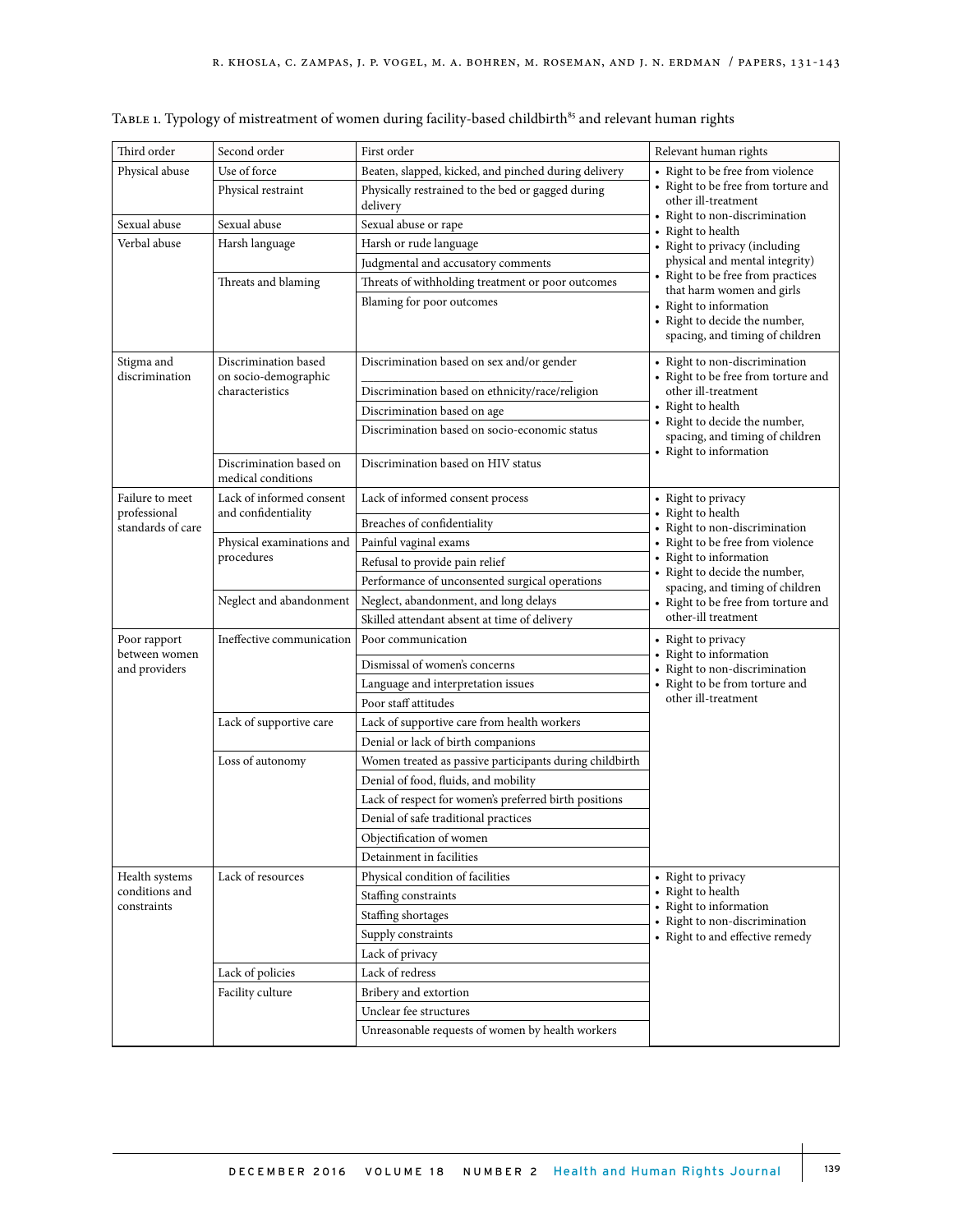ments for the active and informed participation of women as intended beneficiaries of maternal care in all aspects of its design and implementation is critical for constructive accountability.<sup>85</sup> Engaging women and accounting for their experiences in health system reform is the first order of respect in a human rights approach to maternal care.<sup>86</sup> Lastly, further research is needed to develop effective human rights-based interventions to promote and protect women's sexual and reproductive health and rights and ensure respectful and dignified care for women during childbirth.

## Acknowledgments

We would like to thank Ronita Bhattacharya for help with references.

### References

1. See, for example, Declaration of Commitment on HIV/AIDS, G.A Res. S-26/2. Available at http://www.un- .org/ga/aids/docs/aress262.pdf.

2. Office of the United Nations High Commissioner for Human Rights, *Information series on sexual and reproductive health and rights: Maternal Mortality and Morbidity (2015)*. Available at http://www.ohchr.org/Documents/Issues/Women/WRGS/SexualHealth/INFO\_MMM\_WEB. pdf); United Nations Population Fund and Center for Reproductive Rights*, ICPD and Human Rights: 20 years of advancing sexual and reproductive rights through UN treaty bodies and legal reform* (2013). Available at https:// www.unfpa.org/sites/default/files/pub-pdf/icpd\_and\_human\_rights\_20\_years.pdf.

3. Ibid.

4. M.A. Bohren, J.P. Vogel, E.C. Hunter, et al., "The mistreatment of women during childbirth in health facilities globally: A mixed-methods systematic review," *PLoS Medicine* 12(6) (2015), p. e1001847.

5. World Health Organization, *WHO Statement: The prevention and elimination of disrespect and abuse during facility-based childbirth* (Geneva: WHO, 2014).

6. Ibid.

7. African Commission on Human and People's Rights, *Joint Statement by UN human rights experts, the Rapporteur on the rights of women of the Inter-American Commission on human rights and the Special Rapporteurs on the rights of women and human rights defenders of the African Commission on human and peoples' right*s (September 2015). Available at http://www.achpr.org/news/2015/09/ d192/.

8. M.A. Bohren, E.C. Hunter, H.M. Munthe-Kaas, et al., "Facilitators and barriers to facility-based delivery in low- and middle-income countries: A qualitative evidence synthesis," *BioMed Central Reproductive Health* 11, no. 1 (2014), p. 71.

9. Bohren et al. (2015, see note 4).

10. United Nations Committee on Economic, Social and Cultural Rights, *The Right to the Highest Attainable Standard of Health, E/C.12/200/4* (2000). (New York: United Nations, 2000); UN Committee on Economic Social, and Cultural Rights, *Right to Sexual and Reproductive Health, E/C.12/GC/22.* General Comment No. 14, (New York: United Nations, 2016), para. 8.

11. Bohren et al. (2015, see note 4).

12. Ibid.; Teixeira, N.Z. Fanaia, and W.R. Pereira, "Hospital delivery: women's experience from the suburbs of Cuibá-MT." *Revista brasileira de enfermagem* 59(6) (2006), pp. 740-744; L.T. Mselle, T.W. Kohi, A. Mvungi, et al., "Waiting for attention and care: birthing accounts of women in rural Tanzania who developed obstetric fistula as an outcome of labour," *BioMed Central Pregnancy and Childbirth* 11(1) (2011), p. 1.

13. I.I. Okafor, O.U. Emmanuel, and N.O. Samuel, "Disrespect and abuse during facility-based childbirth in a low-income country," *International Journal of Gynecology & Obstetrics* 128 (2) (2015), pp. 110-113.

14. C.E. Dehlendorf and S.M. Wolfe, "Physicians disciplined for sex-related offenses," *Journal of the American Medical Association* 279(23) (1998), pp. 1883-1888.

15. R.J. Chadwick, D. Cooper, and J. Harries, "Narratives of distress about birth in South African public maternity settings: A qualitative study," *Midwifery* 30(7) (2014), pp. 862-868; L. d'Ambruoso, M. Abbey, and J. Hussein, "Please understand when I cry out in pain: women's accounts of maternity services during labour and delivery in Ghana," *BioMed Central Public Health* 5, no. 1 (2005), p. 1; S.A McMahon, S.G Asha, J.C Joy et al., "Experiences of and responses to disrespectful maternity care and abuse during childbirth : A qualitative study with women and men in Morogoro Region, Tanzania," *BioMed Central Pregnancy and Childbirth* 14(1) (2014), p. 1.

16. Ibid.; See also T. Janevic, P. Sripad, E. Bradley, and V. Dimitrievska, "There's no kind of respect here: A qualitative study of racism and access to maternal health care among Romani women in the Balkans," *International Journal for Equity in Health* 10, no. 1 (2011), p. 1; J.M. Turan, S. Miller, E.A. Bukusi et al., "HIV/AIDS and maternity care in Kenya: How fears of stigma and discrimination affect uptake and provision of labor and delivery services," *AIDS care* 20(8) (2008), pp. 938-945.

17. The UN Special Rapporteurs on the right of everyone to the enjoyment of the highest attainable standard of physical and mental health, on the situation of human rights defenders, on violence against women, its causes and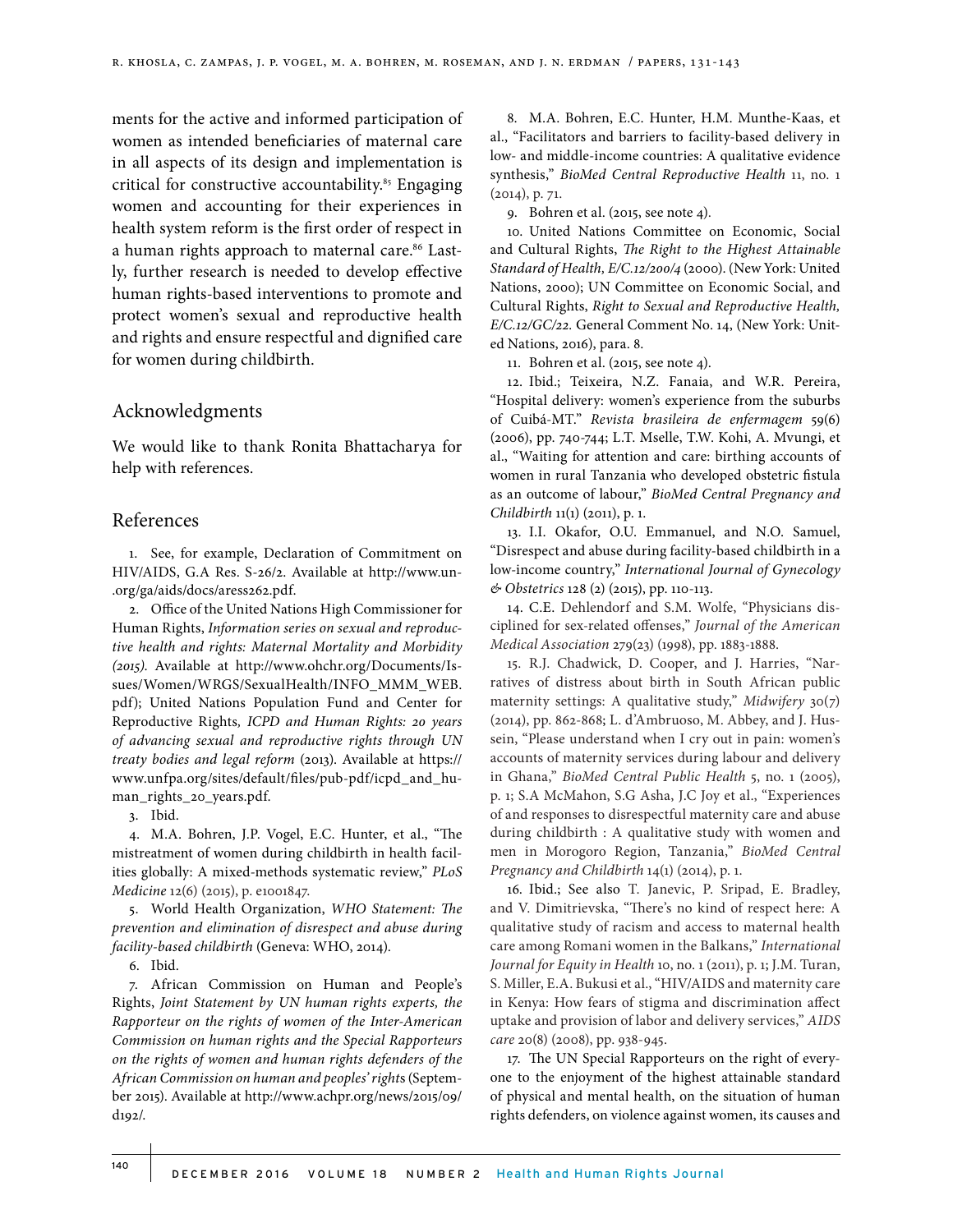consequences, and the Working Group on discrimination against women in law and in practice (24 September 2015). Available at: http://www.achpr.org/news/2015/09/d192/

18. UN Comm. against Torture, Conclusions and Recommendations, United States of America, 33, U.N. Doc. CAT/C/USA/CO/2 (July 2006).

19. Ibid.

20. United Nations Committee on the Elimination of Discrimination Against Women, *Violence against Women, A/47/38*. General Recommendation No. 19, (New York: United Nations, 1992), para. 6.7.

21. United Nations Committee on the Elimination of Discrimination Against Women, *Women and Health, CEDAW/C/1999/I/WG.II/WP.2/Rev.1.* General Recommendation No. 24, (New York: United Nations, 1999); Organization of American States, Inter-American Convention on the Prevention, Punishment and Eradication of Violence against Women, 33 ILM 1534 (Washington: OAS, 1994); Council of Europe, Convention on Preventing and Combating Violence against Women and Domestic Violence, CETS No.210 (Strasburg: COE, 2011).

22. Ibid.; Committee on Economic, Social and Cultural Rights, General Comment No. 14 (see note 10) para.8.

23. United Nations Committee on Economic Social and Cultural Rights, *Non-Discrimination in Economic, Social And Cultural Rights (Article 2, para. 2), E/C.12/GC/20(2009)*. General Comment No. 20, (New York: United Nations, 2009), para. 5.

24. UN Human Rights Committee, Communication No. 1153/2003, *K.L. v. Peru*, U.N. Doc CCPR/C/85/D/1153/2003  $(2005).$ 

25. Juan E. Mendez, UN Special Rapporteur on torture and other cruel, inhuman or degrading treatment or punishment U.N Doc. No.A/HRC/31/57 (2016), para. 47. Available at https://documents-dds-ny.un.org/doc/UN-DOC/GEN/G16/000/97/PDF/G1600097.pdf?OpenElement.

26. United Nations Committee on Economic, Social and Cultural Rights, General Comment No 20 (see note 23); General Comment No 14 (see note 10).

27. Committee on the Elimination of Discrimination Against Women, General Recommendation No. 24 (see note 21); UN Human Rights Committee, *Equality of Rights Between Men and Women (Article 3), CCPR/C/21/ Rev.1/Add.10 (2000).* General Comment No. 28 (New York: United Nations, 2000); Committee on Economic Social, and Cultural Rights, General Comment No. 22, paras. 25-29; Anand Grover, UN Special Rapporteur on the right to the highest attainable standard of health, UN Doc. No. A/66/254 (2011), para.17.

28. International Covenant on Economic, Social and Cultural Rights (ICESR), G.A Res. 2200A (XXI) Article 10(2) (1966). Available at http://www.ohchr.org/EN/ProfessionalInterest/Pages/CESCR.aspx; Committee on the Elimination of Discrimination Against Women, General Recommendation No. 24 (see note 21).

29. R. Cook, and S. Cusack, *Gender stereotyping: transnational legal perspectives* (Philadelphia: University of Pennsylvania Press, 2010).

30. African Commission on Human and Peoples' Rights, General Comment No. 2, Rights of Women in Africa, (Article 14.1 (a), (b), (c) and (f) and Article 14. 2 (a) and (c)) para. 60. Available at http://www.achpr.org/files/instruments/ general-comments-rights-women/achpr\_instr\_general\_comment2\_rights\_of\_women\_in\_africa\_eng.pdf.

31. T. Janevic et al., (see note 28); J.M. Turan et al., (see note 28); Committee on Economic Social, and Cultural Rights, General Comment No. 22 (see note 27), paras. 30-32.

32. United Nations Committee on Economic Social, and Cultural Rights, General Comment No. 22 (see note 24), paras. 30-32; UN Committee Against Torture, *Implementation of Article 2 by States Parties, CAT/C/GC/2 (2008).*  General Comment No. 2, (New York: United Nations), para. 22; African Commission on Human and Peoples' Rights, General Comment No. 2 (see note 30) para. 1.

33. UN Human Rights Committee, *K.L. v. Peru,* (see note 24) para. 6.5; Committee on the Rights of the Child, General Comment No. 15, Right of the Child to the Highest Attainable Standard of Health, (Article 24), U.N Doc. No. CRC/C/GC/15(2013), paras. 31-34, 56, and 61.

34. Committee on the Elimination of Discrimination against Women, *Alyne da Silva Pimentel v. Brazil.*

35. Committee for the Elimination of Discrimination against Women, Concluding observations on the combined fifth and sixth periodic reports of Slovakia, UN Doc. No. CEDAW/C/SVK/CO/5-6 (2015), paras. 30-31; UN Human Rights Council, Compilation prepared by the Office of the High Commissioner for Human Rights: Hungary, UN Doc. No. A/HRC/WG.6/11/HUN/2(2011), para. 55.

36. Committee on Economic Social, and Cultural Rights, General Comment No. 22 (see note 27), para. 17.

37. Committee on the Elimination of Discrimination Against Women, General Recommendation No. 24 (see note 21).

38. UN Committee on the Elimination of Discrimination against Women, Concluding observations of the Committee on the Elimination of Discrimination against Women: Chile, UN Doc. No. CEDAW/C/CHL/CO/5-6 (2012), para. 34; Committee against Torture, Concluding observations of the Committee against Torture, Czech Republic, UN Doc. No. CAT/C/CZE/CO/4-5 (2012), para. 12.

39. UN Committee on the Elimination Of Discrimination Against Women*, A.S. v Hungary*; UN Human Rights Committee, Concluding observations of the Human Rights Committee: Czech Republic, UN Doc. No. CCPR/C/CZE/CO/2 (2007), para. 10; Committee Against Torture, Concluding observations on the second periodic report of Kenya, UN Doc No. CAT/C/KEN/CO/2 (2013), para. 27; Committee on the Elimination of Racial Dis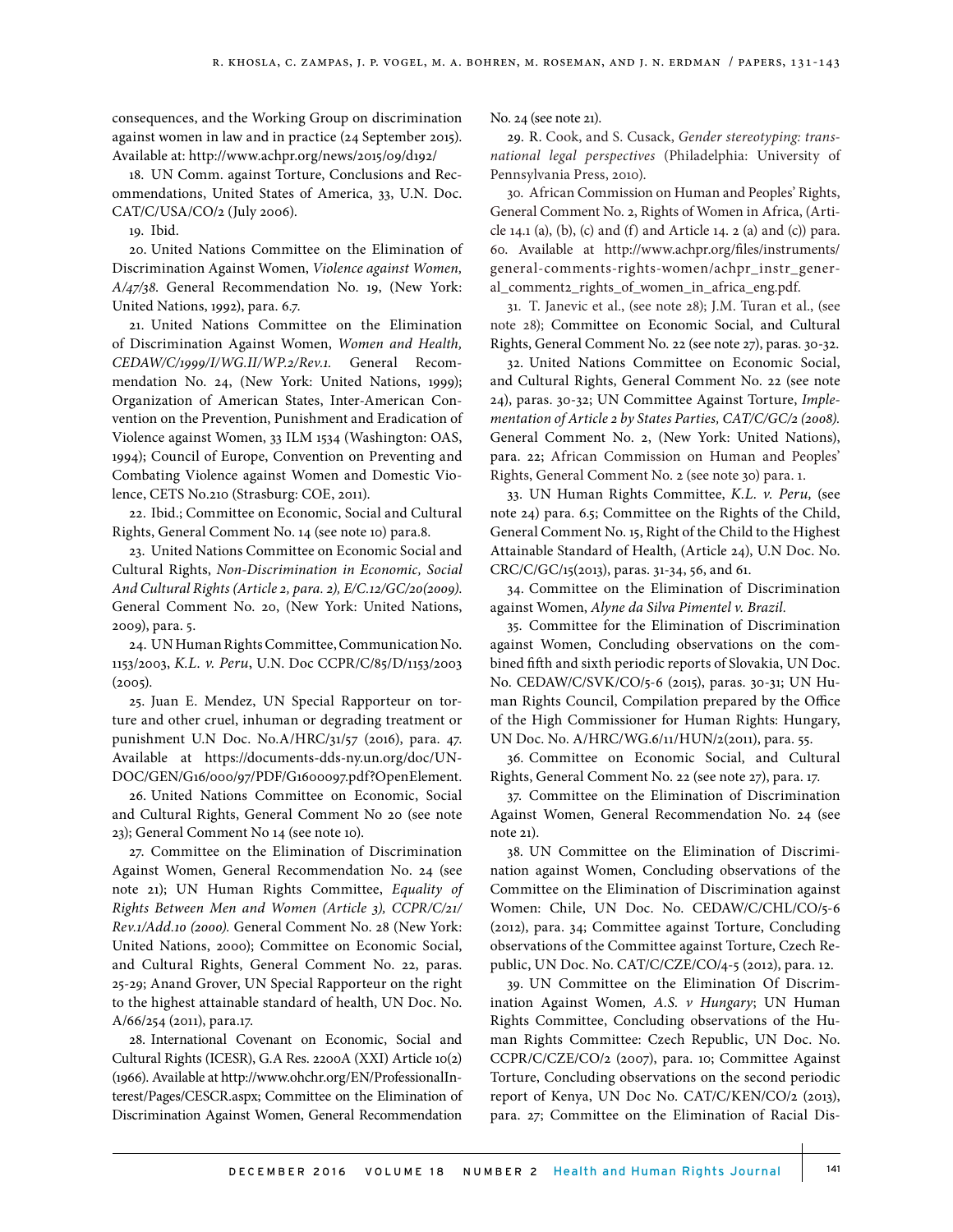crimination, Concluding observations of the Committee on the Elimination of Racial Discrimination: Mexico, UN Doc. No. CERD/C/MEX/CO/15(2006), para.17; UN Human Rights Committee, Concluding observations of the Human Rights Committee: Slovakia, UN Doc. No. CCPR/ CO/78/SVK, para. 12; UN Human Rights Council, Report of the Working Group on the Universal Periodic Review: Namibia, UN Doc. No. A/HRC/17/14(2011), para. 27.

40. CEDAW, GR 24 (see note 21).

41. Ibid, para. 27.

42. Juan E. Mendez, United Nations Special Rapporteur on torture and other cruel, inhuman or degrading treatment or punishment, UN Doc. No. A/HRC/22/53 (2013), para. 32.

43. Ibid, para. 33.

44. Committee on the Elimination of Discrimination against Women, *A.S. v Hungary* (see note 39); *V.C. v. Slovakia*, No. 18968/07, European Court of Human Rights, (2012); *N.B. v. Slovakia*, No. 29518/10, European Court of Human Rights (2012); *I.G. and Others v Slovakia*, Application no. 15966/04, European Court of Human Rights (2012).

45. Ibid.

46. Ibid.

47. *A.S. v Hungary* (see note 39)*; I.G. and Others v Slovakia*, (see note 41); *Csoma v Romania*, No. 8759/0, European Court of Human Rights (2013); *V.C. v. Slovakia* (see note 44*)*; *N.B. v. Slovakia*(see note 41); See also case of *F.S v Chile* pending before the Inter-American Commission on Human Rights, regarding an HIV-positive pregnant women sterilized during childbirth, Centre for Reproductive Rights, *Litigation Briefing Series, F.S. v Chile: Forced Sterilization of HIV positive women.* Available at http:// www.reproductiverights.org/lbs-fs-vs-chile.

48. See also African Commission on Human and Peoples' Rights*, Resolution on Involuntary Sterilisation* (2013). Available at http://www.achpr.org/sessions/54th/ resolutions/260.

49. Bohren et al. (2015, see note 4).

50. UN Committee on the Elimination of Discrimination Against Women, General Recommendation No. 24 (see note 21), para. 22; UN Committee on Economic Social and Cultural Rights, General Comment No. 14 (see note 10) para. 12.

51. UN Committee on Economic Social and Cultural Rights, General Comment No. 14 (see note 10) paras. 12 and 23.

52. World Health Organization and United Nations Population Fund, *Ensuring human rights within contraceptive service delivery: implementation guide (2015).* Available at http:// apps.who.int/iris/bitstream/10665/158866/1/9789241549103\_ eng.pdf*.*

53. Bohren et al. (2013, see note 8).

54. *Konovalova v Russia*, No. 37873/04, European Court of Human Rights (2014).

55. Anand Grover, United Nations Special Rapporteur on the right of everyone to the enjoyment of the highest attainable standard of physical and mental health, UN Doc. No, A/64/272 (2009), para. 45.

56. Juan E. Mendez, United Nations Special Rapporteur on torture and other cruel, inhuman or degrading treatment or punishment (2013, see note 25), para. 39.

57. Ibid.; African Commission on Human and Peoples' Rights, General Comment No. 2 (see note 30).

58. UN Committee on the Elimination of Discrimination against Women, Concluding observations of the Committee on the Elimination of Discrimination against Women: Czech Republic, UN Doc. No. CEDAW/C/CZE/ CO/5 (2010), para. 36.

59. UN Human Rights Council, Concluding observations on the fourth periodic report of Ireland, UN Doc. No. CCPR/C/IRL/CO/4(2014). Available at http://tbinternet.ohchr.org/\_layouts/treatybodyexternal/Download. aspx?symbolno=CCPR/C/IRL/CO/4&Lang=En.

60. Bohren et al. (2015, see note 4).

61. European Convention for the Protection of Human Rights and Fundamental Freedoms, European Treaty Series 5 (1950), Article 8. Available at http://www.echr.coe. int/Documents/Convention\_ENG.pdf.

62. *R.R v. Poland*, No. 27617/04, European Court of Human Rights, (2011), para. 197.

63. Committee on the Elimination of Discrimination Against Women, General Recommendation No. 24 (see note 21), para. 24; See also Committee on Economic Social and Cultural Rights, General Comment No. 14 (see note 10) para. 12.

64. Committee on The Elimination Of Discrimination Against Women*, A.S. v Hungary* (see note 47).

65. Juan E. Mendez, United Nations Special Rapporteur on torture and other cruel, inhuman or degrading treatment or punishment (2013, see note 39), para. 89(e).

66. Committee on the Elimination of Discrimination Against Women, General Recommendation No. 24 (see note 21), para. 24.

67. R.J Chadwick (see note 15); L D'Ambruoso (see note 15); S.A McMahon (see note 15); A. El-Nemer, S. Downe, and N. Small, "She would help me from the heart: an ethnography of Egyptian women in labour," *Social Science and Medicine* 62, no. 1 (2006), pp. 81-92.

68. Ibid.

69. *Konovalova v. Russia* (see note 54).

70. *R.R v. Poland* (see note 62).

- 71. Ibid.
- 72. Ibid.

73. UN Committee on the Elimination of Discrimination against Women, Concluding observations of the